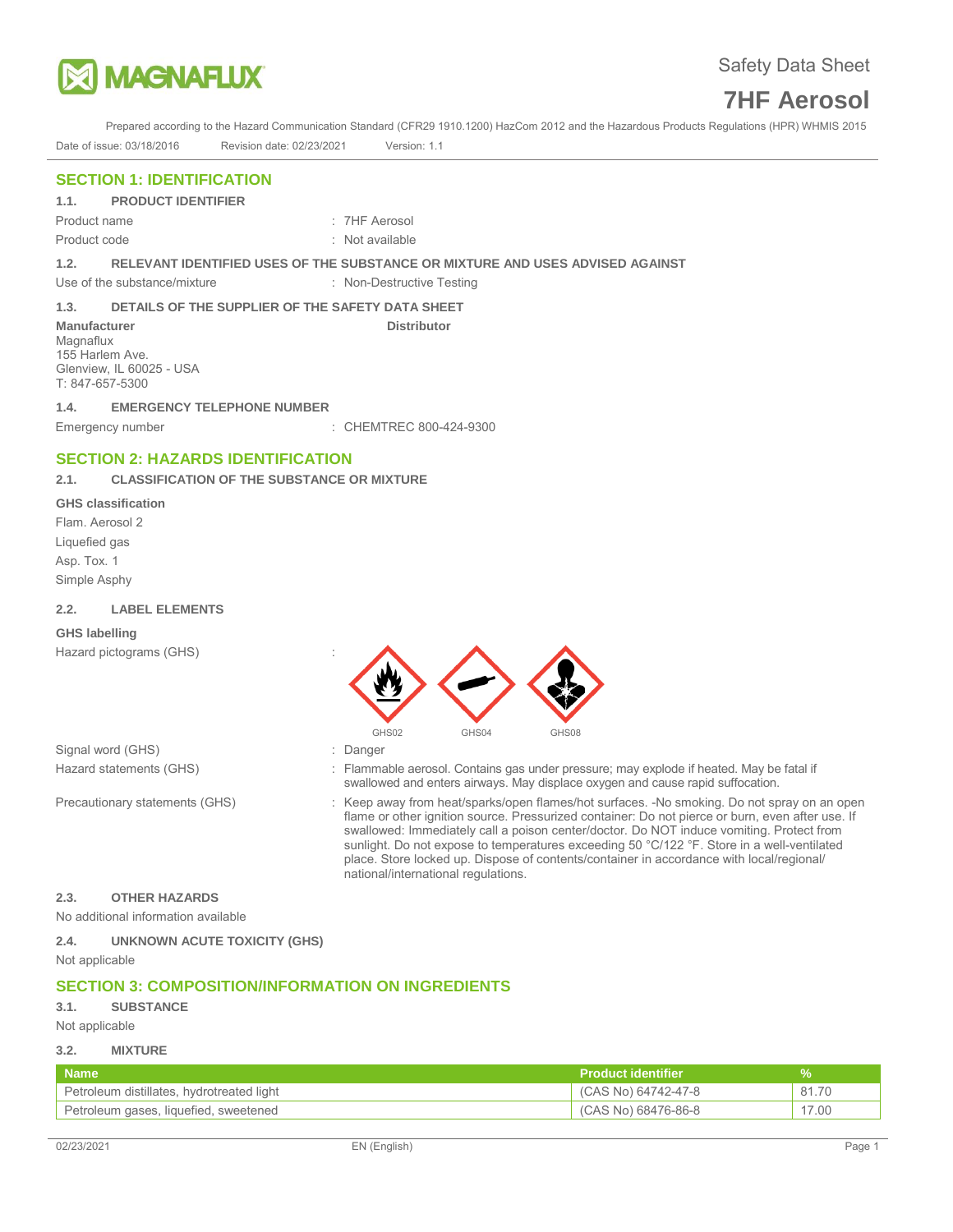

Prepared according to the Hazard Communication Standard (CFR29 1910.1200) HazCom 2012 and the Hazardous Products Regulations (HPR) WHMIS 2015

#### **SECTION 4: FIRST AID MEASURES**

#### **4.1. DESCRIPTION OF FIRST AID MEASURES**

| First-aid measures after inhalation   | : If inhaled, remove to fresh air and keep at rest in a position comfortable for breathing. Get<br>medical advice/attention if you feel unwell.                                                                 |
|---------------------------------------|-----------------------------------------------------------------------------------------------------------------------------------------------------------------------------------------------------------------|
| First-aid measures after skin contact | : If irritation occurs, flush skin with plenty of water. Get medical attention if irritation persists.                                                                                                          |
| First-aid measures after eye contact  | : In case of contact, immediately flush eyes with plenty of water. If easy to do, remove contact<br>lenses, if worn. Get medical attention if irritation occurs.                                                |
| First-aid measures after ingestion    | : If swallowed, do NOT induce vomiting. Never give anything by mouth to an unconscious<br>person. Immediately call a POISON CENTER or doctor/physician.                                                         |
| 4.2.                                  | <b>MOST IMPORTANT SYMPTOMS AND EFFECTS, BOTH ACUTE AND DELAYED</b>                                                                                                                                              |
| Symptoms/injuries after inhalation    | : May cause respiratory tract irritation. May displace oxygen and cause rapid suffocation. May<br>cause cardiac arrhythmia.                                                                                     |
| Symptoms/injuries after skin contact  | : May cause skin irritation. Symptoms may include redness, drying, defatting and cracking of the skin.                                                                                                          |
| Symptoms/injuries after eye contact   | : May cause eye irritation. Symptoms may include discomfort or pain, excess blinking and tear<br>production, with possible redness and swelling.                                                                |
| Symptoms/injuries after ingestion     | : May be harmful if swallowed. May cause stomach distress, nausea or vomiting. May be fatal if<br>swallowed and enters airways. This product may be aspirated into the lungs and cause<br>chemical pneumonitis. |

#### **4.3. INDICATION OF ANY IMMEDIATE MEDICAL ATTENTION AND SPECIAL TREATMENT NEEDED**

Symptoms may not appear immediately. In case of accident or if you feel unwell, seek medical advice immediately (show the label or SDS where possible).

## **SECTION 5: FIREFIGHTING MEASURES**

| 5.1.                                          | <b>EXTINGUISHING MEDIA</b>                                   |  |                                                                                                                                                                             |
|-----------------------------------------------|--------------------------------------------------------------|--|-----------------------------------------------------------------------------------------------------------------------------------------------------------------------------|
|                                               | Suitable extinguishing media                                 |  | : Water fog, foam, dry chemical, carbon dioxide.                                                                                                                            |
|                                               | Unsuitable extinguishing media                               |  | : Do not use water jet.                                                                                                                                                     |
| 5.2.                                          | <b>SPECIAL HAZARDS ARISING FROM THE SUBSTANCE OR MIXTURE</b> |  |                                                                                                                                                                             |
| Fire hazard                                   |                                                              |  | : Flammable aerosol. Products of combustion may include, and are not limited to: oxides of<br>carbon, oxides of nitrogen, oxides of sulfur.                                 |
| <b>Explosion hazard</b>                       |                                                              |  | : Heat may build pressure, rupturing closed containers, spreading fire and increasing risk of<br>burns and injuries.                                                        |
| 5.3.                                          | <b>ADVICE FOR FIREFIGHTERS</b>                               |  |                                                                                                                                                                             |
|                                               | Firefighting instructions                                    |  | : DO NOT fight fire when fire reaches explosives. Evacuate area.                                                                                                            |
|                                               | Protection during firefighting                               |  | : Keep upwind of fire. Wear full fire fighting turn-out gear (full Bunker gear) and respiratory<br>protection (SCBA). Use water spray to keep fire-exposed containers cool. |
| <b>SECTION 6: ACCIDENTAL RELEASE MEASURES</b> |                                                              |  |                                                                                                                                                                             |

### **SECTION 6: ACCIDENTAL RELEASE MEASURES**

#### **6.1. PERSONAL PRECAUTIONS, PROTECTIVE EQUIPMENT AND EMERGENCY PROCEDURES**

General measures **interpretation** : Remove-ignition sources. Use special care to avoid static electric charges. Use personal protection recommended in Section 8. Isolate the hazard area and deny entry to unnecessary and unprotected personnel. **6.2. METHODS AND MATERIAL FOR CONTAINMENT AND CLEANING UP**  For containment **interest and the state of the state of the state of the state of the state of the state of the state only non-sparking tools.** Stop leak, if possible without risk. Move containers from spill area. Use only Use explosion-proof equipment. Contain and/or absorb spill with inert material (e.g. sand, vermiculite), then place in a suitable container. Do not flush to sewer or allow to enter waterways. Use appropriate Personal Protective Equipment (PPE). Methods for cleaning up : Scoop up material and place in a disposal container. Provide ventilation.

#### **6.3. REFERENCE TO OTHER SECTIONS**

See section 8 for further information on protective clothing and equipment and section 13 for advice on waste disposal.

### **SECTION 7: HANDLING AND STORAGE**

#### **7.1. PRECAUTIONS FOR SAFE HANDLING**

| Additional hazards when processed | Keep away from sources of ignition - No smoking. Hazardous waste due to potential risk of |
|-----------------------------------|-------------------------------------------------------------------------------------------|
|                                   | explosion. Pressurized container: Do not pierce or burn, even after use.                  |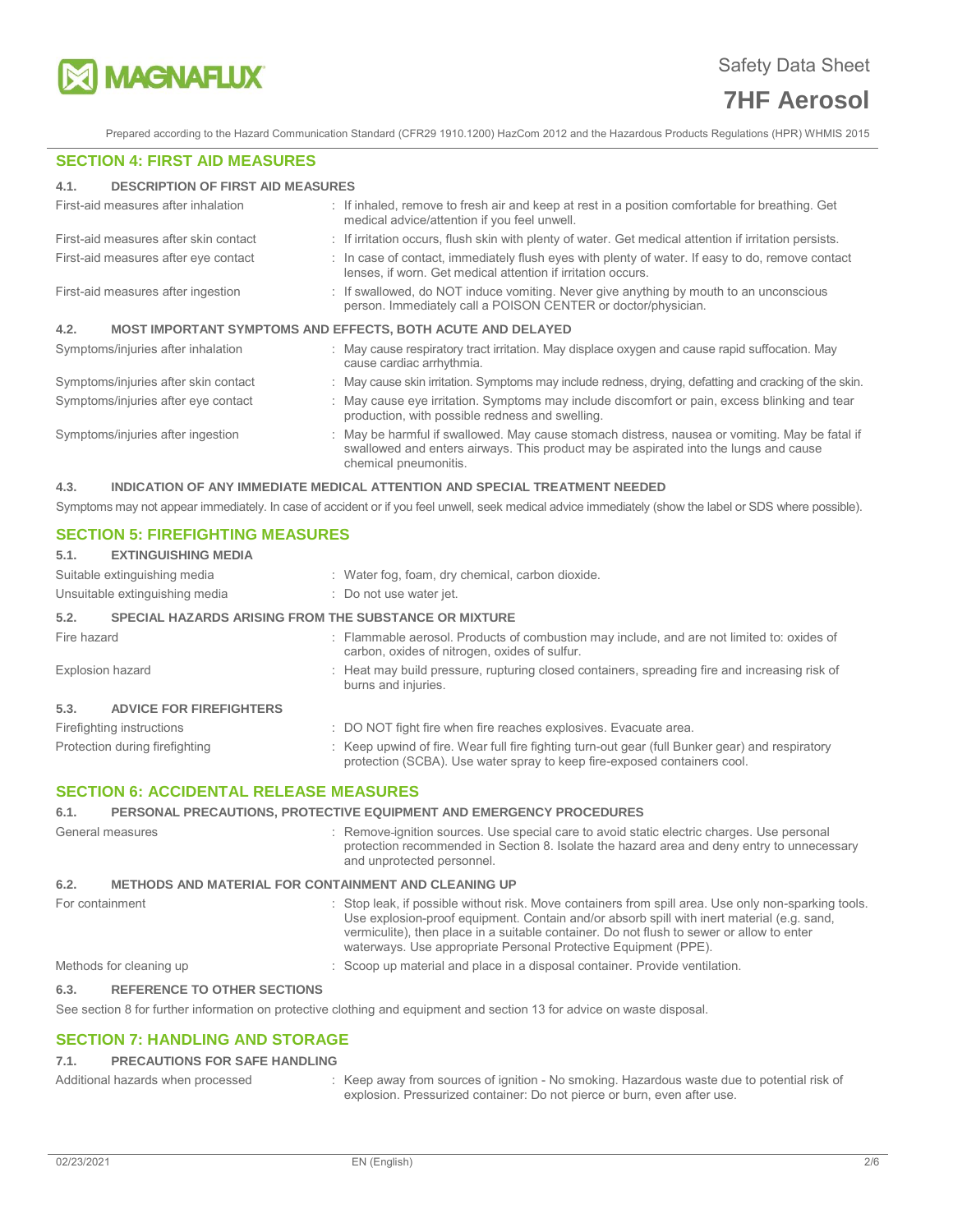

Prepared according to the Hazard Communication Standard (CFR29 1910.1200) HazCom 2012 and the Hazardous Products Regulations (HPR) WHMIS 2015

temperatures exceeding 50 °C/ 122 °F. Keep in fireproof place.

| Precautions for safe handling                                               | : Do not spray on an open flame or other ignition source. Use non-sparking tools. Use explosion-<br>proof equipment. Take precautionary measures against static discharge. Avoid breathing<br>dust/fume/gas/mist/vapors/spray. Avoid contact with skin and eyes. Do not swallow. Handle<br>and open container with care. When using do not eat, drink or smoke. |
|-----------------------------------------------------------------------------|-----------------------------------------------------------------------------------------------------------------------------------------------------------------------------------------------------------------------------------------------------------------------------------------------------------------------------------------------------------------|
| Hygiene measures                                                            | : Launder contaminated clothing before reuse. Wash hands before eating, drinking, or smoking.                                                                                                                                                                                                                                                                   |
| <b>CONDITIONS FOR SAFE STORAGE, INCLUDING ANY INCOMPATIBILITIES</b><br>7.2. |                                                                                                                                                                                                                                                                                                                                                                 |
| <b>Technical measures</b>                                                   | : Proper grounding procedures to avoid static electricity should be followed.                                                                                                                                                                                                                                                                                   |
| Storage conditions                                                          | : Keep locked up and out of reach of children. Store in original container protected from direct<br>sunlight in a dry, cool and well-ventilated area, away from incompatibles. Do not expose to                                                                                                                                                                 |

## **7.3. SPECIFIC END USE(S)**

Not available.

# **SECTION 8: EXPOSURE CONTROLS/PERSONAL PROTECTION**

## **8.1. CONTROL PARAMETERS**

| Petroleum distillates, hydrotreated light (64742-47-8) |                                    |                                                                                    |  |  |
|--------------------------------------------------------|------------------------------------|------------------------------------------------------------------------------------|--|--|
| <b>ACGIH</b>                                           | ACGIH RCP-TWA (mg/m <sup>3</sup> ) | 1200 mg/m <sup>3</sup> (143 ppm) (total hydrocarbons; supplier<br>exposure limits) |  |  |
| OSHA                                                   | Not applicable                     |                                                                                    |  |  |

| Petroleum gases, liquefied, sweetened (68476-86-8) |                      |            |  |  |
|----------------------------------------------------|----------------------|------------|--|--|
| ACGIH                                              | ACGIH STEL (ppm)     | $1000$ ppm |  |  |
| OSHA                                               | OSHA PEL (TWA) (ppm) | $1000$ ppm |  |  |

## **8.2. EXPOSURE CONTROLS**

| Appropriate engineering controls | : Use ventilation adequate to keep exposures (airborne levels of dust, fume, vapor, etc.) below<br>recommended exposure limits.                                                                                                                  |
|----------------------------------|--------------------------------------------------------------------------------------------------------------------------------------------------------------------------------------------------------------------------------------------------|
| Hand protection                  | : Wear chemically resistant protective gloves.                                                                                                                                                                                                   |
| Eye protection                   | : Safety glasses with side-shields.                                                                                                                                                                                                              |
| Skin and body protection         | : Wear suitable protective clothing.                                                                                                                                                                                                             |
| Respiratory protection           | : In case of insufficient ventilation, wear suitable respiratory equipment. Respirator selection<br>must be based on known or anticipated exposure levels, the hazards of the product and the<br>safe working limits of the selected respirator. |
| Environmental exposure controls  | : Maintain levels below Community environmental protection thresholds.                                                                                                                                                                           |
| Other information                | : Do not eat, smoke or drink where material is handled, processed or stored. Wash hands carefully<br>before eating or smoking. Handle according to established industrial hygiene and safety practices.                                          |

## **SECTION 9: PHYSICAL AND CHEMICAL PROPERTIES**

## **9.1. INFORMATION ON BASIC PHYSICAL AND CHEMICAL PROPERTIES**

| Physical state                             | : Gas/Pressurized Liquid                      |
|--------------------------------------------|-----------------------------------------------|
| Appearance                                 | : Oily                                        |
| Color                                      | $:$ Black                                     |
| Odor                                       | $:$ Mild oily                                 |
| Odor threshold                             | : No data available                           |
| рH                                         | : Neutral                                     |
| Melting point                              | : No data available                           |
| Freezing point                             | : No data available                           |
| Boiling point                              | : No data available                           |
| Flash point                                | : Not applicable                              |
| Relative evaporation rate (butylacetate=1) | : No data available                           |
| Flammability (solid, gas)                  | : Flammable                                   |
| <b>Explosive limits</b>                    | : No data available                           |
| Explosive properties                       | : Pressurised container: May burst if heated. |
| Oxidising properties                       | : No data available                           |
| Vapor pressure                             | : No data available                           |
|                                            |                                               |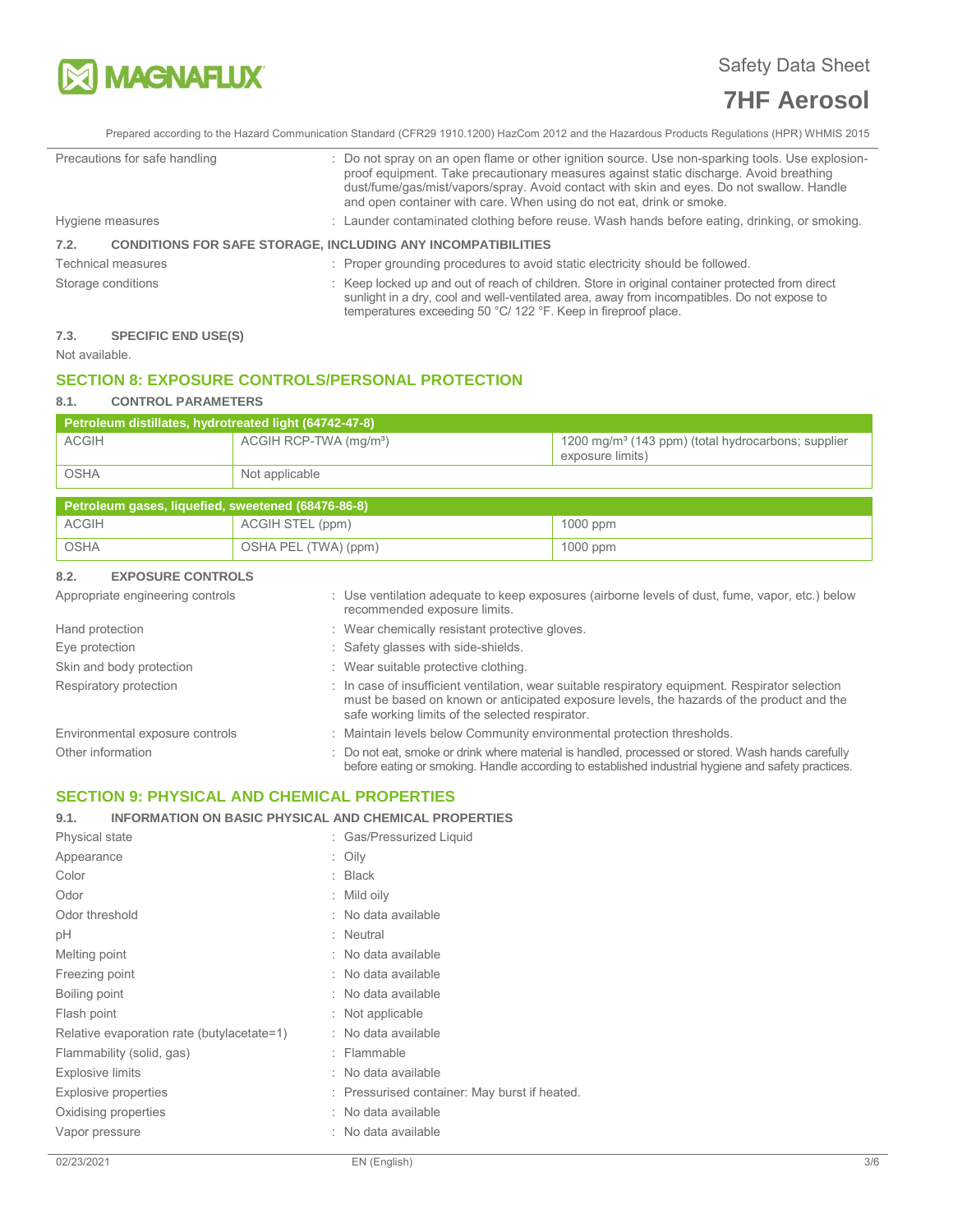

Prepared according to the Hazard Communication Standard (CFR29 1910.1200) HazCom 2012 and the Hazardous Products Regulations (HPR) WHMIS 2015

| Relative density   |                                        | : No data available |
|--------------------|----------------------------------------|---------------------|
|                    | Relative vapour density at 20 °C       | : No data available |
| Solubility         |                                        | : No data available |
|                    | Partition coefficient: n-octanol/water | : No data available |
|                    | Auto-ignition temperature              | : No data available |
|                    | Decomposition temperature              | : No data available |
| Viscosity          |                                        | : No data available |
|                    | Viscosity, kinematic                   | : No data available |
| Viscosity, dynamic |                                        | : No data available |
| 9.2.               | <b>OTHER INFORMATION</b>               |                     |
| $1100$ contant     |                                        | .0000011            |

| VOC content        | $: 326.22$ g/l  |
|--------------------|-----------------|
| Heat of combustion | : 14 586 Btu/lb |

# **SECTION 10: STABILITY AND REACTIVITY**

#### **10.1. REACTIVITY**

No dangerous reaction known under conditions of normal use.

#### **10.2. CHEMICAL STABILITY**

Flammable aerosol. Contents under pressure. Container may explode if heated. Do not puncture. Do not burn. Extreme risk of explosion by shock, friction, fire or other sources of ignition.

### **10.3. POSSIBILITY OF HAZARDOUS REACTIONS**

No dangerous reaction known under conditions of normal use.

#### **10.4. CONDITIONS TO AVOID**

Sources of ignition. Heat. Incompatible materials.

#### **10.5. INCOMPATIBLE MATERIALS**

Strong oxidizing agents.

#### **10.6. HAZARDOUS DECOMPOSITION PRODUCTS**

May include, and are not limited to: oxides of carbon, oxides of nitrogen, oxides of sulfur.

## **SECTION 11: TOXICOLOGICAL INFORMATION**

#### **11.1. INFORMATION ON TOXICOLOGICAL EFFECTS**

Acute toxicity **in the case of the Case of the Case of the Case of the Case of the Case of the Case of the Case of the Case of the Case of the Case of the Case of the Case of the Case of the Case of the Case of the Case of** 

| <b>7HF Aerosol</b>                                     |                                                                                                                           |
|--------------------------------------------------------|---------------------------------------------------------------------------------------------------------------------------|
| LD50 oral rat                                          | $>$ 2000 mg/kg                                                                                                            |
| LD50 dermal rabbit                                     | > 2000 mg/kg                                                                                                              |
| LC50 inhalation rat                                    | $> 5$ mg/l/4h                                                                                                             |
| Petroleum distillates, hydrotreated light (64742-47-8) |                                                                                                                           |
| LD50 oral rat                                          | $> 5000$ mg/kg                                                                                                            |
| LD50 dermal rabbit                                     | > 5000 mg/kg                                                                                                              |
| LC50 inhalation rat                                    | $> 5000$ mg/m <sup>3</sup> /4h                                                                                            |
| Skin corrosion/irritation                              | Based on available data, the classification criteria are not met.                                                         |
| Serious eye damage/irritation                          | Based on available data, the classification criteria are not met.                                                         |
| Respiratory or skin sensitisation                      | Based on available data, the classification criteria are not met.                                                         |
| Germ cell mutagenicity                                 | Based on available data, the classification criteria are not met.                                                         |
| Carcinogenicity                                        | Based on available data, the classification criteria are not met.                                                         |
| Reproductive toxicity                                  | Based on available data, the classification criteria are not met.                                                         |
| Specific target organ toxicity (single exposure)       | Based on available data, the classification criteria are not met.                                                         |
| Specific target organ toxicity (repeated exposure)     | Based on available data, the classification criteria are not met.                                                         |
| Aspiration hazard                                      | : May be fatal if swallowed and enters airways.                                                                           |
| Symptoms/injuries after inhalation                     | May cause respiratory tract irritation. May displace oxygen and cause rapid suffocation. May<br>cause cardiac arrhythmia. |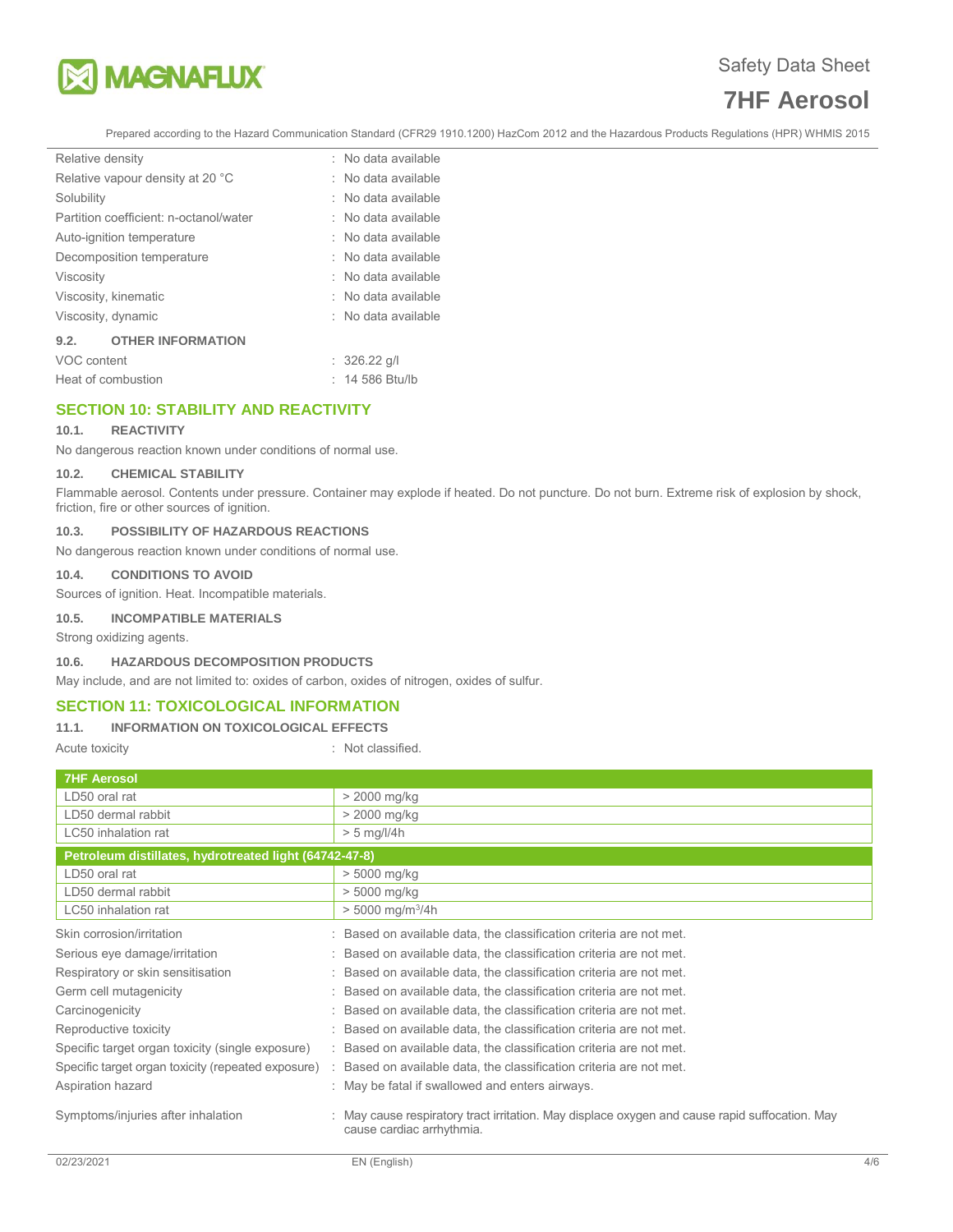

Prepared according to the Hazard Communication Standard (CFR29 1910.1200) HazCom 2012 and the Hazardous Products Regulations (HPR) WHMIS 2015

| Symptoms/injuries after skin contact | : May cause skin irritation. Symptoms may include redness, drying, defatting and cracking of the skin.                                                                                                          |
|--------------------------------------|-----------------------------------------------------------------------------------------------------------------------------------------------------------------------------------------------------------------|
| Symptoms/injuries after eye contact  | : May cause eye irritation. Symptoms may include discomfort or pain, excess blinking and tear<br>production, with possible redness and swelling.                                                                |
| Symptoms/injuries after ingestion    | : May be harmful if swallowed. May cause stomach distress, nausea or vomiting. May be fatal if<br>swallowed and enters airways. This product may be aspirated into the lungs and cause<br>chemical pneumonitis. |

## **SECTION 12: ECOLOGICAL INFORMATION**

### **12.1. TOXICITY**

Ecology - general interest in the aquatic environment. Surface in the aquatic environment.

#### **12.2. PERSISTENCE AND DEGRADABILITY**

| 7HF Aerosol                               |                  |
|-------------------------------------------|------------------|
| Persistence and degradability             | Not established. |
| 12.3.<br><b>BIOACCUMULATIVE POTENTIAL</b> |                  |
| 7HF Aerosol                               |                  |
| Bioaccumulative potential                 | Not established. |
| 12.4.<br><b>MOBILITY IN SOIL</b>          |                  |

No additional information available

## **12.5. OTHER ADVERSE EFFECTS**

Effect on the global warming : No known ecological damage caused by this product.

## **SECTION 13: DISPOSAL CONSIDERATIONS**

| <b>WASTE TREATMENT METHODS</b><br>13.1. |
|-----------------------------------------|
|-----------------------------------------|

| Waste disposal recommendations                                         | : This material must be disposed of in accordance with all local, state, provincial, and federal<br>regulations. The generation of waste should be avoided or minimized wherever possible. |
|------------------------------------------------------------------------|--------------------------------------------------------------------------------------------------------------------------------------------------------------------------------------------|
| Additional information                                                 | : Pressurized container: Do not pierce or burn, even after use. Flammable vapours may<br>accumulate in the container.                                                                      |
| <b>SECTION 14: TRANSPORT INFORMATION</b>                               |                                                                                                                                                                                            |
| $\mu$ coordense with $\text{DT}$ $\text{TDQ}$ $\mu$ $\text{ATM}$ $\mu$ |                                                                                                                                                                                            |

| In accordance with DOT/TDG/IATA/IMDG |                                                                             |
|--------------------------------------|-----------------------------------------------------------------------------|
| <b>DOT Ground</b>                    | : Consumables, Limited Quantity                                             |
| <b>TDG</b>                           | : Consumables, Limited Quantity                                             |
| <b>IATA</b>                          | : UN 1950, Aerosols, Flammable, 2.1                                         |
| <b>IMDG</b>                          | : UN 1950, Aerosols, 2.1 (Limited Quantity)                                 |
| <b>ADDITIONAL INFORMATION</b>        |                                                                             |
| Other information                    | : No supplementary information available.                                   |
| Special transport precautions        | : Do not handle until all safety precautions have been read and understood. |

## **SECTION 15: REGULATORY INFORMATION**

#### **15.1. FEDERAL REGULATIONS**

All components of this product are listed, or excluded from listing, on the United States Environmental Protection Agency Toxic Substances Control Act (TSCA) inventory.

All components of this product are listed, or excluded from listing, on the Canadian DSL (Domestic Substances List) and NDSL (Non-Domestic Substances List) inventories.

| NFPA health hazard | $\cdot$ 1   |  |
|--------------------|-------------|--|
| NFPA fire hazard   | $4^{\circ}$ |  |
| NFPA reactivity    | $\cdot$ 0   |  |